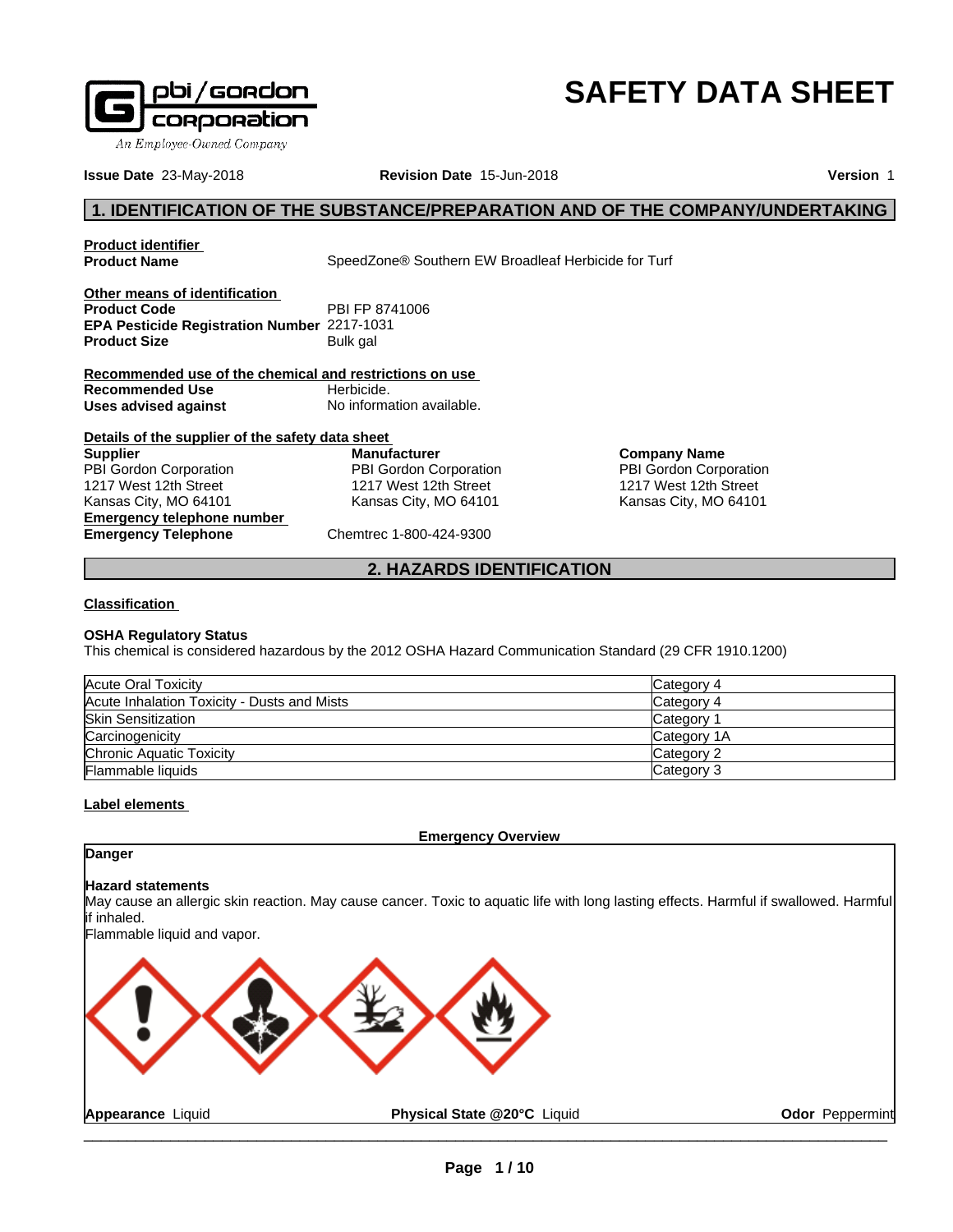#### **Precautionary Statements - Prevention**

- Obtain special instructions before use
- Do not handle until all safety precautions have been read and understood
- Use personal protective equipment as required
- Wash face, hands and any exposed skin thoroughly after handling
- Do not eat, drink or smoke when using this product
- Avoid breathing dust/fume/gas/mist/vapors/spray
- Use only outdoors or in a well-ventilated area
- Contaminated work clothing should not be allowed out of the workplace
- Wear protective gloves
- Avoid release to the environment
- Keep away from heat/sparks/open flames/hot surfaces. No smoking
- Keep container tightly closed

#### **Precautionary Statements - Response**

- IF exposed or concerned: Get medical advice/attention
- If skin irritation or rash occurs: Get medical advice/attention
- Wash contaminated clothing before reuse
- IF ON SKIN (or hair): Remove/Take off immediately all contaminated clothing. Rinse skin with water/shower
- IF INHALED: Remove victim to fresh air and keep at rest in a position comfortable for breathing
- IF SWALLOWED: Call a POISON CENTER or doctor/physician if you feel unwell
- Rinse mouth
- In case of fire: Use CO2, dry chemical, or foam for extinction
- Collect spillage

#### **Precautionary Statements - Storage**

- Store locked up
- Store in a well-ventilated place. Keep cool

#### **Precautionary Statements - Disposal**

• Dispose of contents/container to an approved waste disposal plant

#### **Hazards not otherwise classified (HNOC)**

The low flash point of this product is due to a minor component in the mixture. Based on independent laboratory testing of similar products, this product would not sustain combustion as specified in DOT Regulation 49 CFR 173 Appendix H; however OSHA HCS 2012 flammable classifications are solely based on tested mixture flash points and boiling points.

Have the product label with you when calling a poison control center or doctor or going in for treatment. You may also contact 1-877-800-5556 for emergency medical treatment advice.

#### **Other Information**

### **3. COMPOSITION/INFORMATION ON INGREDIENTS**

| <b>Chemical Name</b>                 | <b>CAS. Number</b>                                                                                       | Weight %   |
|--------------------------------------|----------------------------------------------------------------------------------------------------------|------------|
| 2,4-D, 2-ethylhexyl ester            | 1928-43-4                                                                                                | 9.02       |
| $R(+)2,4$ -DP 2EHE                   | 865363-39-9                                                                                              | 5.19       |
| 3,6-Dichloro-o-anisic acid (Dicamba) | 1918-00-9                                                                                                | 0.59       |
| Carfentrazone-ethyl                  | 128639-02-1                                                                                              | 0.47       |
| Trade Secret                         | Proprietary                                                                                              | $0 - 10\%$ |
|                                      | * The consent a succession of securities and states are the states to see infinite the security security |            |

The exact percentage (concentration) of composition has been withheld as a trade secret

### **4. FIRST AID MEASURES**

#### **First aid measures**

General **advice Do not breathe dust/fume/gas/mist/vapors/spray. Do not get in eyes, on skin, or on clothing.**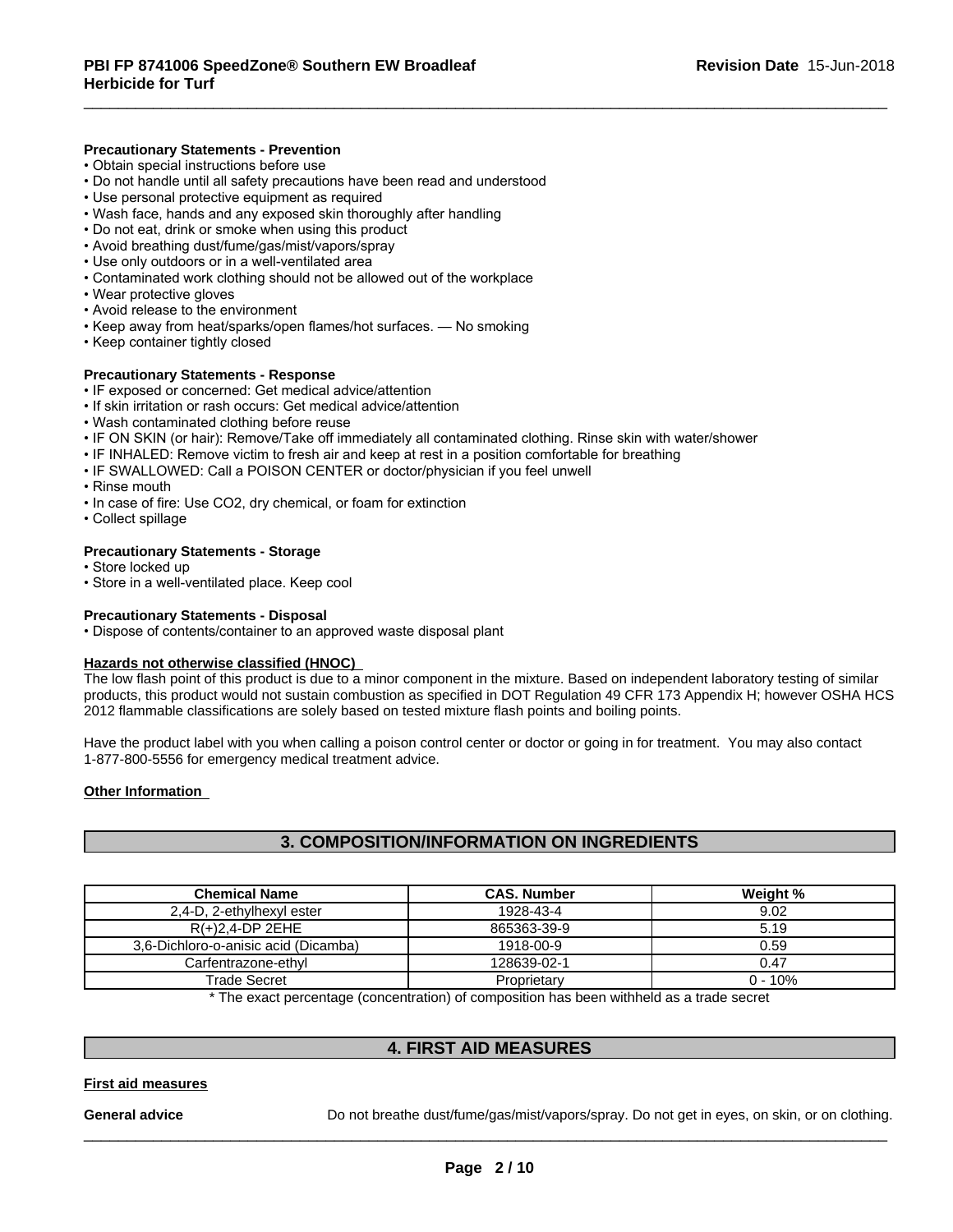|                                                             | In case of accident or unwellness, seek medical advice immediately (show directions for<br>use or safety data sheet if possible). If symptoms persist, call a physician.                                                |
|-------------------------------------------------------------|-------------------------------------------------------------------------------------------------------------------------------------------------------------------------------------------------------------------------|
| Eye contact                                                 | Immediately flush with plenty of water. After initial flushing, remove any contact lenses and<br>continue flushing for at least 15 minutes. Keep eye wide open while rinsing. If symptoms<br>persist, call a physician. |
| <b>Skin Contact</b>                                         | Wash off immediately with soap and plenty of water while removing all contaminated<br>clothes and shoes. If skin irritation persists, call a physician.                                                                 |
| <b>Inhalation</b>                                           | Move to fresh air in case of accidental inhalation of vapors or decomposition products. If<br>breathing is irregular or stopped, administer artificial respiration. If symptoms persist, call a<br>physician.           |
| Ingestion                                                   | Do NOT induce vomiting. Never give anything by mouth to an unconscious person. Call a<br>physician immediately.                                                                                                         |
| Self-protection of the first aider                          | Use personal protective equipment as required.                                                                                                                                                                          |
| Most important symptoms and effects, both acute and delayed |                                                                                                                                                                                                                         |
| <b>Symptoms</b>                                             | No information available.                                                                                                                                                                                               |
|                                                             | Indication of any immediate medical attention and special treatment needed                                                                                                                                              |
| Note to physicians                                          | May cause sensitization of susceptible persons. Treat symptomatically. Probable mucosal<br>damage may contradict the use of gastric lavage.                                                                             |
|                                                             |                                                                                                                                                                                                                         |

### **5. FIRE-FIGHTING MEASURES**

#### **Suitable extinguishing media**

Dry chemical. Foam. Water. Carbon dioxide (CO2).

#### **Specific hazards arising from the chemical**

In the event of fire and/or explosion do not breathe fumes. May cause sensitization by inhalation and skin contact. Thermal decomposition can lead to release of irritating and toxic gases and vapors.

#### **Explosion data**

**Sensitivity to Mechanical Impact** None. **Sensitivity to Static Discharge** None.

#### **Protective equipment and precautions for firefighters**

As in any fire, wear self-contained breathing apparatus pressure-demand, MSHA/NIOSH (approved or equivalent) and full protective gear.

### **6. ACCIDENTAL RELEASE MEASURES**

### **Personal precautions, protective equipment and emergency procedures**

**Personal precautions** Use personal protective equipment as required. Avoid contact with skin, eyes or clothing. Evacuate personnel to safe areas. Ensure adequate ventilation, especially in confined areas. Keep people away from and upwind of spill/leak.

**Environmental precautions**

**Environmental precautions** Prevent further leakage or spillage if safe to do so. Prevent product from entering drains. Do not flush into surface water or sanitary sewer system. See Section 12 for additional ecological information.

 $\overline{\phantom{a}}$  ,  $\overline{\phantom{a}}$  ,  $\overline{\phantom{a}}$  ,  $\overline{\phantom{a}}$  ,  $\overline{\phantom{a}}$  ,  $\overline{\phantom{a}}$  ,  $\overline{\phantom{a}}$  ,  $\overline{\phantom{a}}$  ,  $\overline{\phantom{a}}$  ,  $\overline{\phantom{a}}$  ,  $\overline{\phantom{a}}$  ,  $\overline{\phantom{a}}$  ,  $\overline{\phantom{a}}$  ,  $\overline{\phantom{a}}$  ,  $\overline{\phantom{a}}$  ,  $\overline{\phantom{a}}$ 

#### **Methods and material for containment and cleaning up**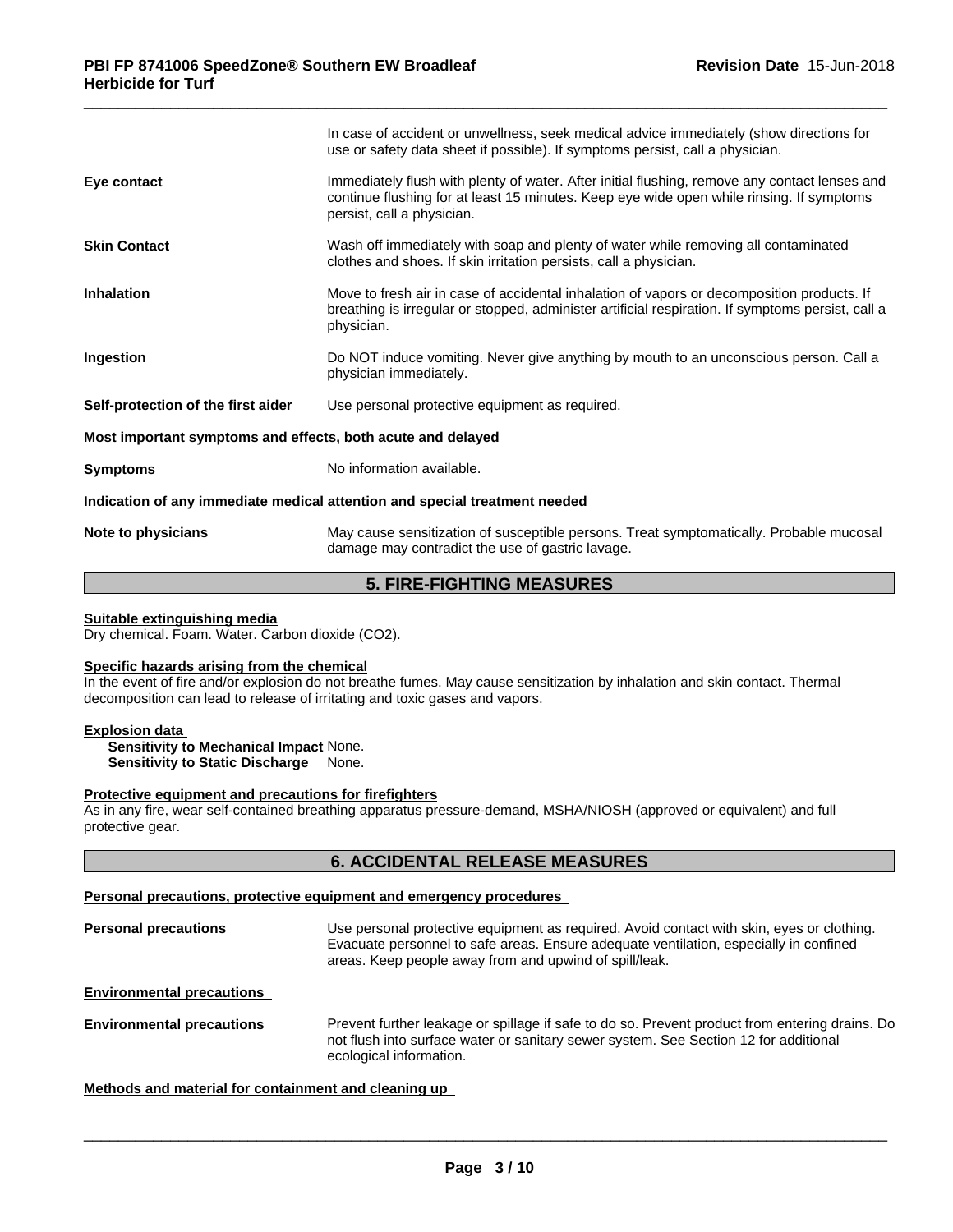| <b>Methods for containment</b>                               | Prevent further leakage or spillage if safe to do so.                                                                                                                                                                                                                                                                                                     |  |
|--------------------------------------------------------------|-----------------------------------------------------------------------------------------------------------------------------------------------------------------------------------------------------------------------------------------------------------------------------------------------------------------------------------------------------------|--|
| Methods for cleaning up                                      | Use personal protective equipment as required. Dam up. Cover liquid spill with sand, earth<br>or other non-combustible absorbent material. Take up mechanically, placing in appropriate<br>containers for disposal. Clean contaminated surface thoroughly. Soak up with inert<br>absorbent material. Pick up and transfer to properly labeled containers. |  |
|                                                              | 7. HANDLING AND STORAGE                                                                                                                                                                                                                                                                                                                                   |  |
| Precautions for safe handling                                |                                                                                                                                                                                                                                                                                                                                                           |  |
| Advice on safe handling                                      | Ensure adequate ventilation, especially in confined areas. Take precautionary measures<br>against static discharges. Use with local exhaust ventilation. Use personal protective<br>equipment as required. Do not breathe dust/fume/gas/mist/vapors/spray.                                                                                                |  |
| Conditions for safe storage, including any incompatibilities |                                                                                                                                                                                                                                                                                                                                                           |  |
| <b>Storage Conditions</b>                                    | Keep out of the reach of children. Keep containers tightly closed in a cool, well-ventilated<br>place. Keep in properly labeled containers. Keep from freezing.                                                                                                                                                                                           |  |
| Incompatible materials                                       | None known based on information supplied.                                                                                                                                                                                                                                                                                                                 |  |
|                                                              | <b>8. EXPOSURE CONTROLS/PERSONAL PROTECTION</b>                                                                                                                                                                                                                                                                                                           |  |

#### **Control parameters**

#### **Exposure Guidelines**

| <b>Chemical Name</b>      | <b>ACGIH TLV</b>                             | <b>OSHA PEL</b>                          | <b>NIOSH IDLH</b>                     |
|---------------------------|----------------------------------------------|------------------------------------------|---------------------------------------|
| 2,4-D, 2-ethylhexyl ester | TWA: 10 mg/m <sup>3</sup> inhalable fraction | TWA: $10 \text{ mg/m}^3$                 | IDLH: 100 mg/m <sup>3</sup> , TWA: 10 |
| 1928-43-4                 |                                              |                                          | ma/m <sup>3</sup>                     |
| Trade Secret              | TWA: $0.025$ mg/m <sup>3</sup> respirable    | (vacated) TWA: $0.1 \text{ mg/m}^3$      | IDLH: 50 $mq/m3$ respirable dust      |
|                           | fraction                                     | respirable dust                          | TWA: $0.05 \text{ mg/m}^3$ respirable |
|                           |                                              | $(30)/(%SiO2 + 2)$ mg/m <sup>3</sup> TWA | dust                                  |
|                           |                                              | total dust                               |                                       |
|                           |                                              | $(250)/(%SiO2 + 5)$ mppcf TWA            |                                       |
|                           |                                              | respirable fraction                      |                                       |
|                           |                                              | $(10)/(%SiO2 + 2)$ mg/m <sup>3</sup> TWA |                                       |
|                           |                                              | respirable fraction                      |                                       |

*NIOSH IDLH Immediately Dangerous to Life or Health*

**Other Information** Vacated limits revoked by the Court of Appeals decision in AFL-CIO v.OSHA, 965 F.2d 962 (11th Cir., 1992).

### **Appropriate engineering controls**

| <b>Engineering Controls</b> | Showers              |
|-----------------------------|----------------------|
|                             | Eyewash stations     |
|                             | Ventilation systems. |

#### **Individual protection measures, such as personal protective equipment**

| <b>Eye/face protection</b>            | Tight sealing safety goggles. Face protection shield.                                                                                                                                                                                                                                                                            |
|---------------------------------------|----------------------------------------------------------------------------------------------------------------------------------------------------------------------------------------------------------------------------------------------------------------------------------------------------------------------------------|
| Skin and body protection              | Chemical resistant gloves. Wear long-sleeved shirt, long pants, socks and shoes.                                                                                                                                                                                                                                                 |
| <b>Respiratory protection</b>         | If exposure limits are exceeded or irritation is experienced, NIOSH/MSHA approved<br>respiratory protection should be worn. Positive-pressure supplied air respirators may be<br>required for high airborne contaminant concentrations. Respiratory protection must be<br>provided in accordance with current local regulations. |
| <b>General Hygiene Considerations</b> | When using do not eat, drink or smoke. Wash contaminated clothing before reuse. Regular<br>cleaning of equipment, work area and clothing is recommended.                                                                                                                                                                         |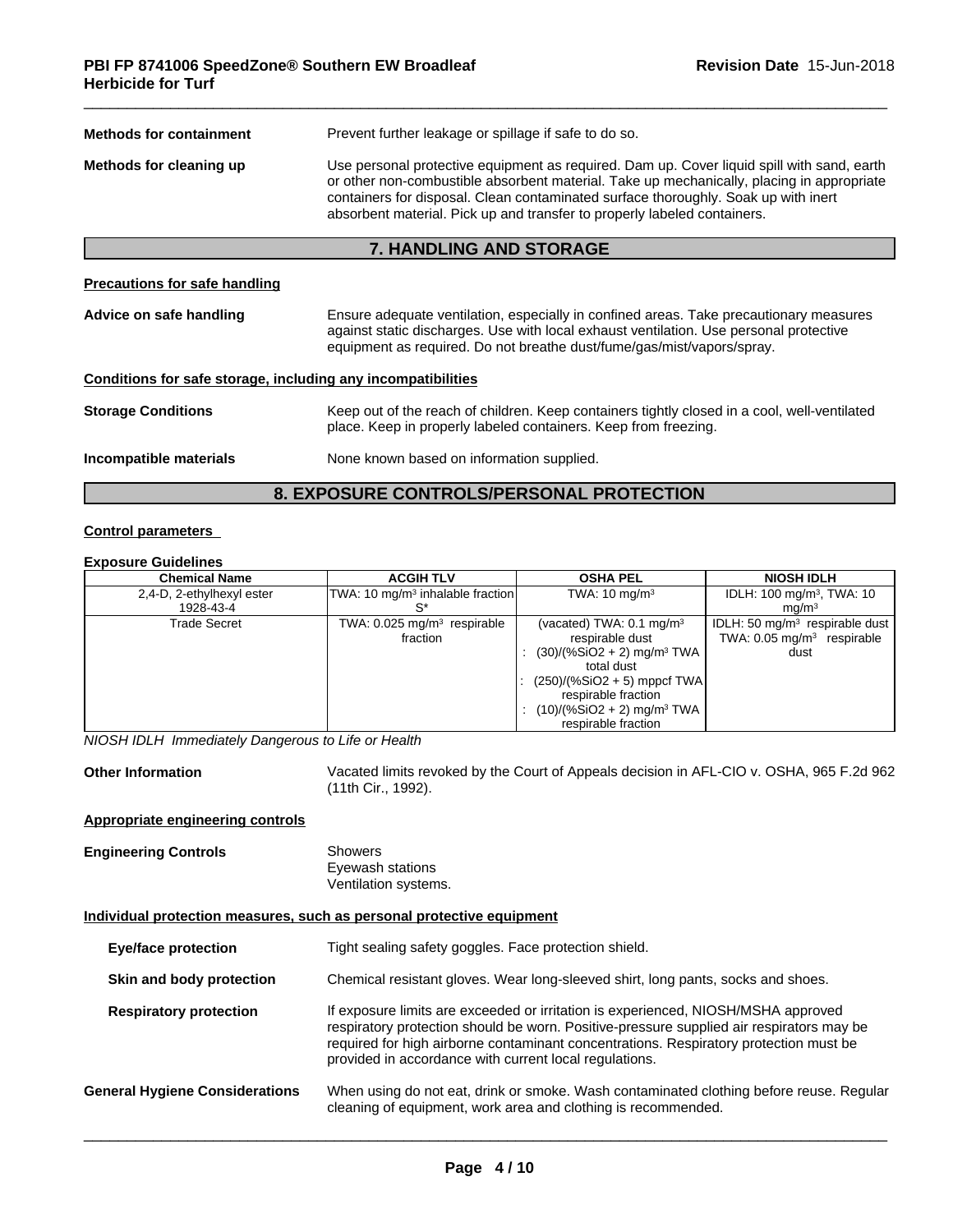### **9. PHYSICAL AND CHEMICAL PROPERTIES**

#### **Information on basic physical and chemical properties**

**Physical State @20°C** Liquid **Appearance** Liquid **Odor** Peppermint **Color** Milky white **Odor threshold** No information available

**Property Remarks •Method Values Remarks** •Method **pH** 6.0 - 7.5<br> **Melting point/freezing point** 6.0 - 7.5 **Melting point/freezing point** No information avail<br> **Boiling point / boiling range**  $\rightarrow$  93 °C / 200 °F **Boiling point / boiling range**  $\Rightarrow$  **93 °C / 200 °F<br>
<b>Flash point**  $\Rightarrow$  44 °C / > 112 °F **Evaporation rate rate** No information available<br> **Flammability (solid. gas)** No information available **Flammability** (solid, gas) **Flammability Limit in Air Upper flammability limit:** No information available<br> **Lower flammability limit:** No information available **Lower flammability limit:**<br>Vapor pressure **Vapor density** No information available **Specific Gravity** 1.019 **Water solubility**<br> **Solubility in other solvents** Mo information available **Solubility in other solvents** No information available<br> **Partition coefficient** No information available **Partition coefficient Autoignition temperature No information available**<br> **Decomposition temperature No information available Decomposition temperature** No information available<br> **Oxidizing properties** No information available **Oxidizing properties** 

**Other Information**

**Density VALUE** 8.1 - 8.5 pounds/gallon

**No information available** 

### **10. STABILITY AND REACTIVITY**

#### **Reactivity**

No data available

#### **Chemical stability**

Stable under recommended storage conditions.

### **Possibility of Hazardous Reactions**

None under normal processing.

#### **Conditions to avoid**

Keep out of reach of children. Keep from freezing.

#### **Incompatible materials**

None known based on information supplied.

#### **Hazardous Decomposition Products**

None known based on information supplied.

### **11. TOXICOLOGICAL INFORMATION**

### **Information on likely routes of exposure**

**Product Information**

**Inhalation** Moderate respiratory irritant.

**Pensky-Martens Closed Cup (PMCC)**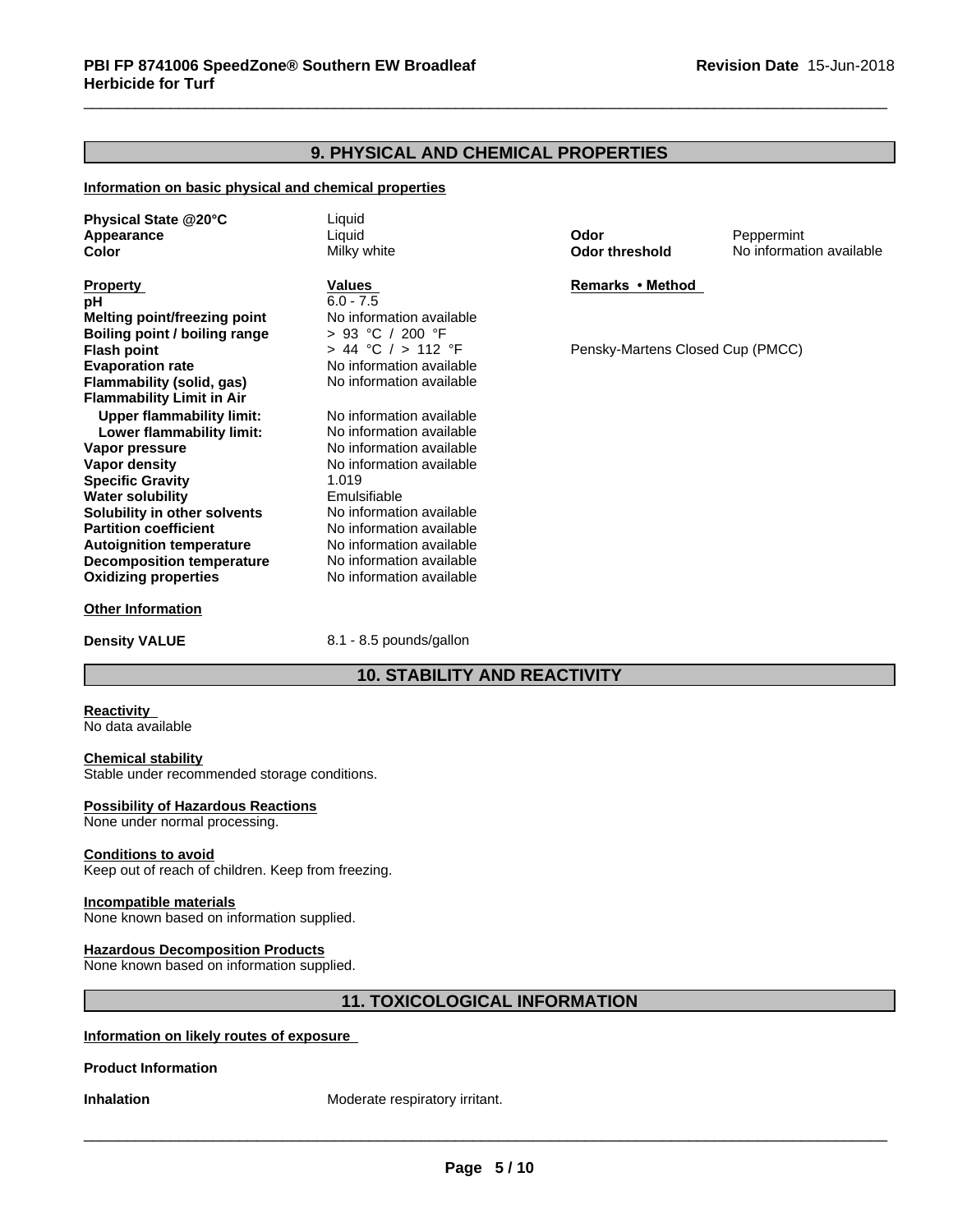| Eye contact         | Practically non-irritating.                     |
|---------------------|-------------------------------------------------|
| <b>Skin Contact</b> | May cause sensitization of susceptible persons. |

**Ingestion** See "Numerical measures of toxicity-product information" in this section.

| <b>Chemical Name</b>                                   | LD50 Oral VALUE (mg/kg) | <b>LD50 Dermal VALUE</b>                 | <b>LC50 Inhalation (DUST) VALUE</b> |
|--------------------------------------------------------|-------------------------|------------------------------------------|-------------------------------------|
| $2,4$ -D, 2-ethylhexyl ester<br>  1928-43-4            | $=$ 300 mg/kg (Rat)     |                                          |                                     |
| 3,6-Dichloro-o-anisic acid<br>(Dicamba)<br>  1918-00-9 | $= 1039$ mg/kg (Rat)    | $\vert$ > 1 g/kg (Rat) > 2 g/kg (Rabbit) |                                     |
| Trade Secret                                           | $= 500$ mg/kg (Rat)     |                                          |                                     |

#### **Information on toxicological effects**

**Symptoms** No information available.

#### **Delayed and immediate effects as well as chronic effects from short and long-term exposure**

**Germ cell mutagenicity** No information available.

**Sensitization** May cause sensitization of susceptible persons.

**Carcinogenicity** The International Agency for Research on Cancer (IARC) lists chlorophenoxy herbicides in its Group 2B (limited evidence for Carcinogenicity in humans.) The US EPA has given the chlorophenoxy Herbicides 2,4-D, 2,4-DP, MCPP, and MCPA a Class D classification (not classifiable as to human carcinogenicity.) More current 2,4-D lifetime feeding studies in rats and mice did not show carcinogenic effects and a recent World Health Organization (WHO) review of 2,4-D toxicology has concluded that 2,4-D is not a carcinogen. The table below indicates whether each agency has listed any ingredient as a carcinogen.

| <b>Chemical Name</b>                   | <b>ACGIH</b> | <b>IARC</b> | <b>NTP</b> | <b>OSHA</b> |
|----------------------------------------|--------------|-------------|------------|-------------|
| 2,4-D, 2-ethylhexyl ester<br>1928-43-4 |              | Group 2B    |            |             |
| Trade Secret                           | A2           | Group       | Known      |             |

*ACGIH (American Conference of Governmental Industrial Hygienists)*

*A2 - Suspected Human Carcinogen*

*IARC (International Agency for Research on Cancer)*

*Group 1 - Carcinogenic to Humans*

*Group 2B - Possibly Carcinogenic to Humans*

*NTP (National Toxicology Program)*

*Known - Known Carcinogen*

*OSHA (Occupational Safety and Health Administration of the US Department of Labor) X - Present*

| <b>Reproductive toxicity</b>    | No information available.                                                                 |
|---------------------------------|-------------------------------------------------------------------------------------------|
| <b>STOT - single exposure</b>   | No information available.                                                                 |
| <b>STOT - repeated exposure</b> | No information available.                                                                 |
| <b>Chronic toxicity</b>         | Repeated contact may cause allergic reactions in very susceptible persons. Avoid repeated |
| <b>Aspiration hazard</b>        | exposure.<br>No information available.                                                    |

#### **Numerical measures of toxicity - Product Information**

| Unknown Toxicity                    | 7 % of the mixture consists of ingredient(s) of unknown toxicity |
|-------------------------------------|------------------------------------------------------------------|
| LD50 Oral VALUE (mg/kg)             | 1750 mg/kg (female rats)                                         |
| <b>LD50 Dermal VALUE</b>            | > 5000 mg/kg (female rats) (male rats)                           |
| <b>LC50 Inhalation (DUST) VALUE</b> | > 2.07 mg/L (female rats) (male rats)                            |

#### **The following values are calculated based on chapter 3.1 of the GHS document** mg/kg

### **12. ECOLOGICAL INFORMATION**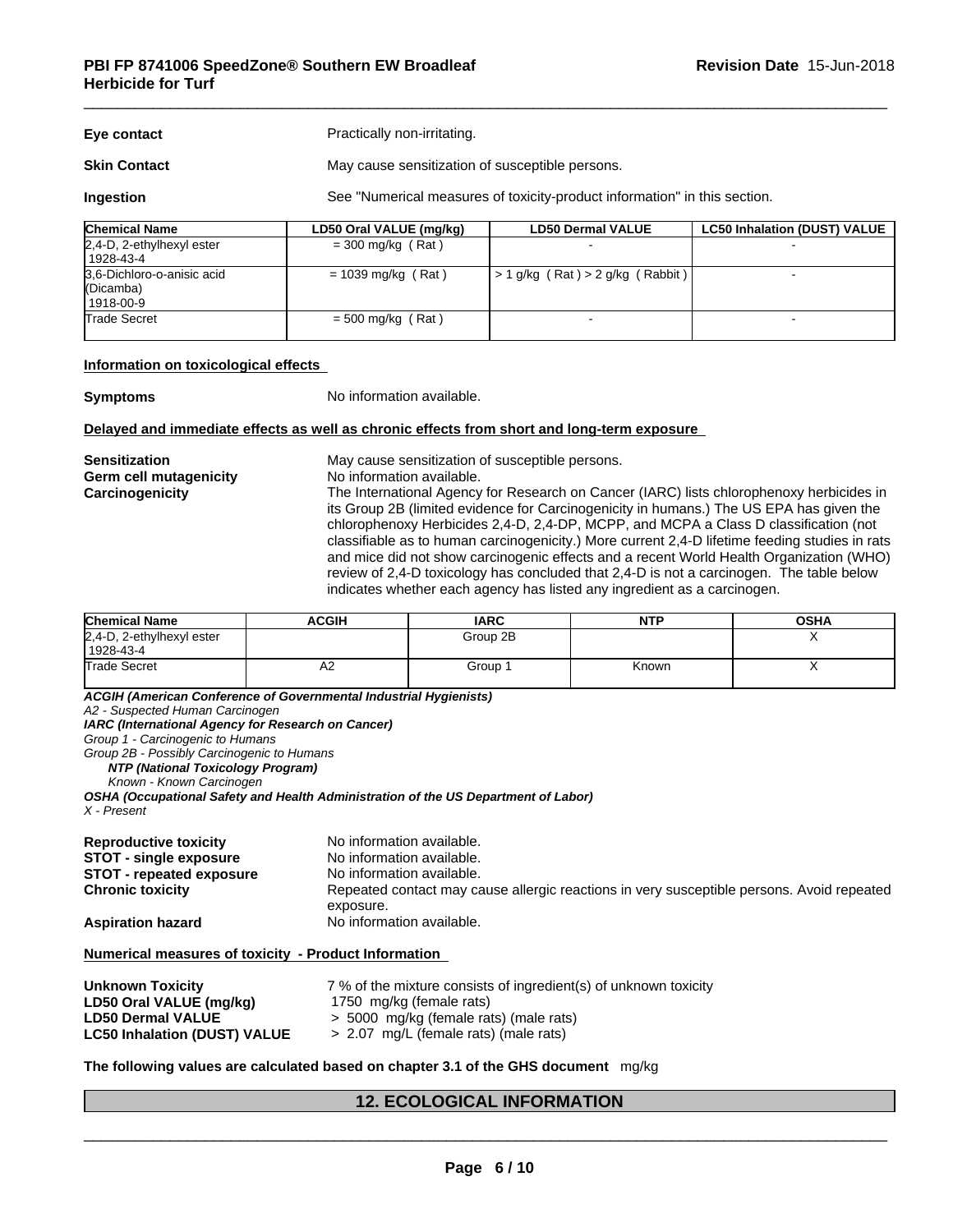#### **Ecotoxicity**

Toxic to aquatic life

#### 8% of the mixture consists of components(s) of unknown hazards to the aquatic environment

| <b>Chemical Name</b>      | Algae/aquatic plants      | Fish                       | <b>Toxicity to</b> | <b>Crustacea</b> |
|---------------------------|---------------------------|----------------------------|--------------------|------------------|
|                           |                           |                            | microorganisms     |                  |
| 2,4-D, 2-ethylhexyl ester | 30:120h                   | 6 - 8.7: 96 h Oncorhynchus |                    |                  |
| 1928-43-4                 | Pseudokirchneriella       | mykiss mg/L LC50           |                    |                  |
|                           | subcapitata mg/L EC50 30: | flow-through 7.8: 96 h     |                    |                  |
|                           | 120 h Pseudokirchneriella | Oncorhynchus mykiss mg/L   |                    |                  |
|                           | subcapitata mg/L EC50     | LC50 static 11.5: 96 h     |                    |                  |
|                           | static                    | Lepomis macrochirus mg/L   |                    |                  |
|                           |                           | LC50 static                |                    |                  |

#### **Persistence and degradability**

No information available.

#### **Bioaccumulation**

No information available.

#### **Other adverse effects**

No information available

### **13. DISPOSAL CONSIDERATIONS**

| Waste treatment methods |
|-------------------------|
|-------------------------|

### **14. TRANSPORT INFORMATION**

| DOT<br><b>Proper Shipping Name</b> | For package sizes less than 130 gallons: product is non-regulated.                                                                                                                                                                                                       |
|------------------------------------|--------------------------------------------------------------------------------------------------------------------------------------------------------------------------------------------------------------------------------------------------------------------------|
| <b>Description</b>                 | For package sizes 130 gallons or greater: UN3082, Environmentally Hazardous<br>Substances, Liquid, N.O.S., 9, PGIII, RQ (2,4-D)<br>The following guidelines apply for domestic ground transport. If shipping by air or ocean,<br>please contact our Transportation Dept. |
|                                    | PESTICIDES, NOI, INCLUDING DEFOLIANTS, FUNGICIDES, HERBICIDES, OR<br><b>INSECTICIDES</b><br>NMFC 155050-6                                                                                                                                                                |

### **15. REGULATORY INFORMATION**

### **U.S. EPA Label Information**

**EPA Pesticide Registration Number** 2217-1031

### **Federal Insecticide, Fungicide, Rodenticide Act Regulations**

This chemical is a pesticide product registered by the Environmental Protection Agency and is subject to certain labeling requirements under federal pesticide law. These requirements differ from the classification criteria and hazard information required for safety data sheets, and for workplace labels of non-pesticide chemicals. Following is the hazard information as required on the pesticide label:

#### **EPA Pesticide Label**

KEEP OUT OF REACH OF CHILDREN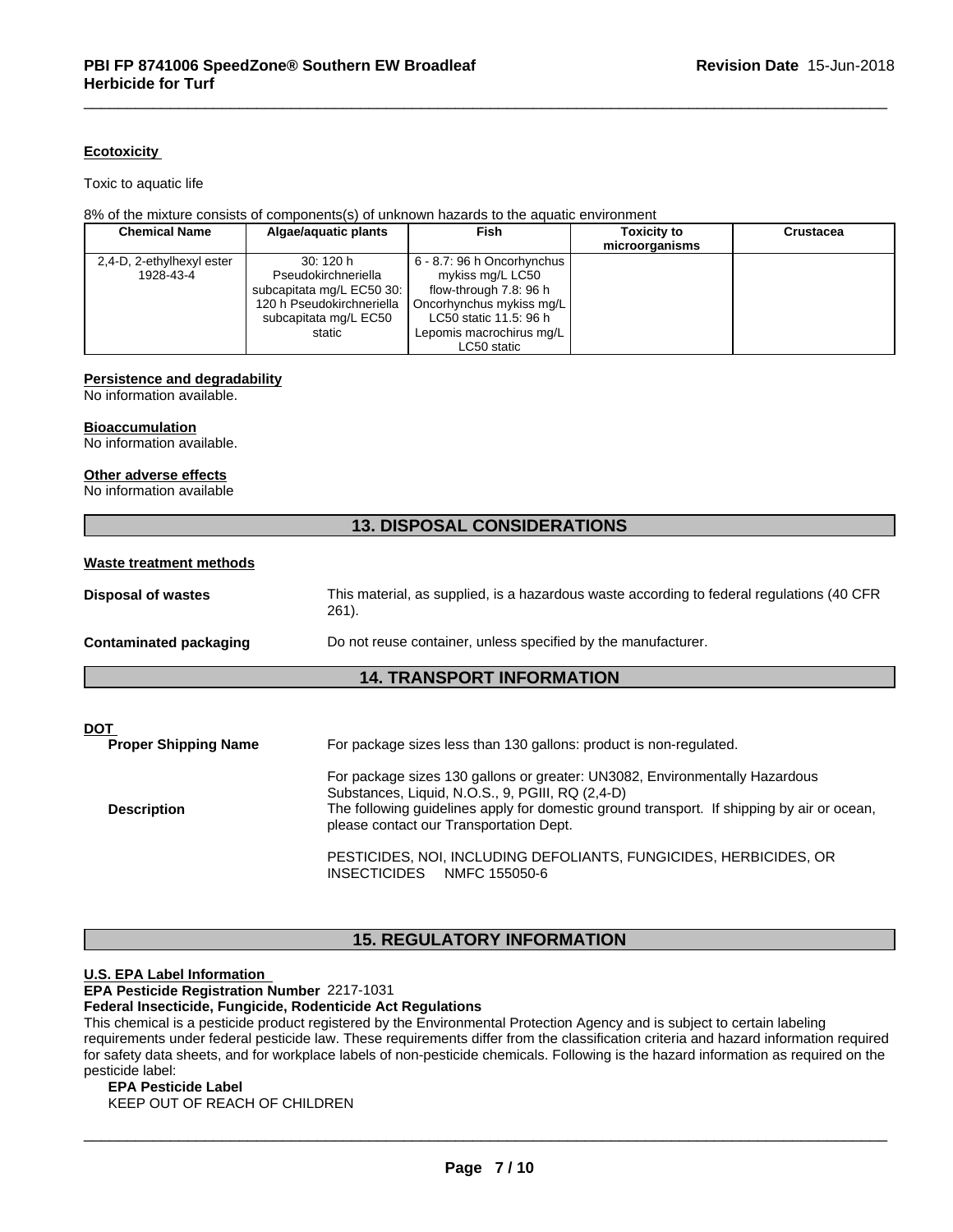#### CAUTION

PRECAUTIONARY STATEMENTS

Hazards to Humans and Domestic Animals

CAUTION: Harmful if swallowed. Avoid contact with skin or clothing. Prolonged or frequently repeated skin contact may cause allergic reactions in some individuals. Wash thoroughly with soap and water after handling and before eating, drinking, chewing gum, using tobacco or using the toilet.

Environmental Hazards:

This pesticide is toxic to fish and aquatic invertebrates and may adversely affect nontarget plants. Do not apply directly to water, to areas where surface water is present, or to intertidal areas below the mean high water mark. Drift and runoff may be hazardous

to aquatic organisms in water adjacent to treated areas. Do not contaminate water when disposing of equipment wash waters or rinsate.

Groundwater Advisory:

This chemical has properties and characteristics associated with chemicals detected in groundwater. The use of this chemical in areas where soils are permeable, particularly where the water table is shallow, may result in groundwater contamination. Application around a cistern or well may result in contamination of drinking water or groundwater.

#### **International Inventories**

| TSCA                 | Not Listed |
|----------------------|------------|
| <b>DSL/NDSL</b>      | Not Listed |
| <b>EINECS/ELINCS</b> | Not Listed |
| <b>ENCS</b>          | Not Listed |
| <b>IECSC</b>         | Not Listed |
| KECL                 | Not Listed |
| <b>PICCS</b>         | Not Listed |
| <b>AICS</b>          | Not Listed |

 **Legend:** 

 **TSCA** - United States Toxic Substances Control Act Section 8(b) Inventory

 **DSL/NDSL** - Canadian Domestic Substances List/Non-Domestic Substances List

 **EINECS/ELINCS** - European Inventory of Existing Chemical Substances/European List of Notified Chemical Substances

 **ENCS** - Japan Existing and New Chemical Substances

 **IECSC** - China Inventory of Existing Chemical Substances

 **KECL** - Korean Existing and Evaluated Chemical Substances

 **PICCS** - Philippines Inventory of Chemicals and Chemical Substances

 **AICS** - Australian Inventory of Chemical Substances

| <b>Chemical Name</b>                    | <b>TSCA</b> | <b>DSL</b> | <b>NDSL</b> | <b>EINECS</b> | <b>ELINCS</b> | <b>ENCS</b> | <b>IECSC</b> | <b>KECL</b> | <b>PICCS</b> | <b>AICS</b> |
|-----------------------------------------|-------------|------------|-------------|---------------|---------------|-------------|--------------|-------------|--------------|-------------|
| 2,4-D, 2-ethylhexyl ester               |             |            |             |               |               |             |              |             |              |             |
| 3,6-Dichloro-o-anisic acid<br>(Dicamba) |             |            |             | ↗             |               |             |              |             |              |             |
| Carfentrazone-ethyl                     |             |            |             |               |               |             |              |             |              |             |
| <b>Trade Secret</b>                     |             |            |             |               |               |             |              |             |              |             |

#### **US Federal Regulations**

#### **SARA 313**

Section 313 of Title III of the Superfund Amendments and Reauthorization Act of 1986 (SARA). This product contains a chemical or chemicals which are subject to the reporting requirements of the Act and Title 40 of the Code of Federal Regulations, Part 372

| <b>Chemical Name</b>                                                 | <b>SARA</b><br>Threshold Values %<br>. |
|----------------------------------------------------------------------|----------------------------------------|
| -ethvlhexvl ester<br>928-43-4<br>д.,<br>. .<br>J.<br><u>.</u>        |                                        |
| 1918-00-9<br>-<br>$3.6 -$<br>l (Dicamba).<br>-Dichloro-o-anisic acid | $\cdot$ . $\cup$                       |

#### **SARA 311/312 Hazard Categories**

| Acute health hazard               | Yes |
|-----------------------------------|-----|
| <b>Chronic Health Hazard</b>      | No  |
| Fire hazard                       | Yes |
| Sudden release of pressure hazard | N٥  |
| <b>Reactive Hazard</b>            | Nο  |

#### **CWA** (Clean Water Act)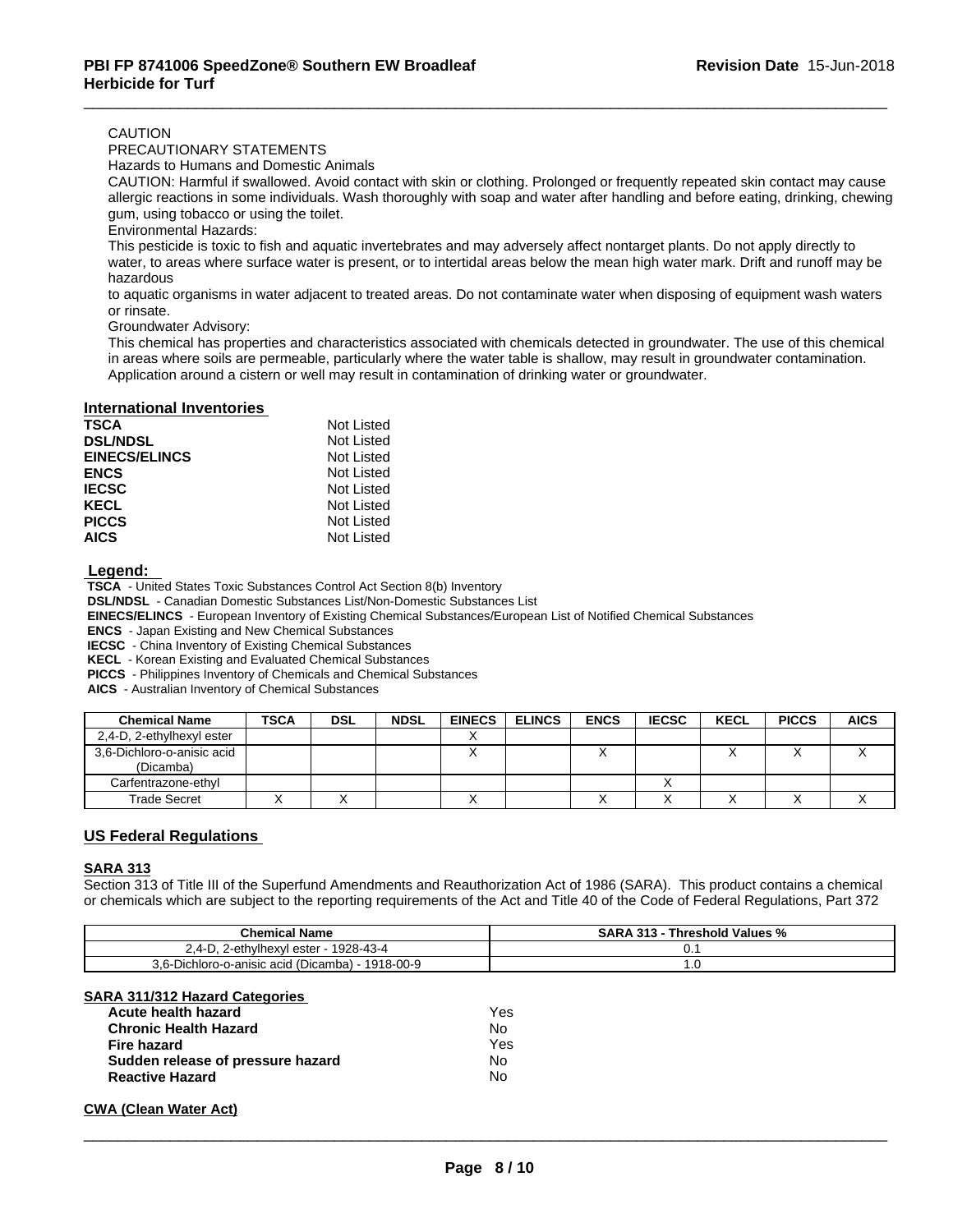This product contains the following substances which are regulated pollutants pursuant to the Clean Water Act (40 CFR 122.21 and 40 CFR 122.42)

| <b>Chemical Name</b>                                 | <b>CWA - Reportable</b><br>Quantities | <b>CWA - Toxic Pollutants</b> | <b>CWA - Priority Pollutants</b> | <b>CWA - Hazardous</b><br><b>Substances</b> |
|------------------------------------------------------|---------------------------------------|-------------------------------|----------------------------------|---------------------------------------------|
| 2,4-D, 2-ethylhexyl ester<br>1928-43-4               | 100 lb                                |                               |                                  |                                             |
| 3,6-Dichloro-o-anisic acid<br>(Dicamba)<br>1918-00-9 | 1000 lb                               |                               |                                  |                                             |

#### **CERCLA**

This material, as supplied, contains one or more substances regulated as a hazardous substance under the Comprehensive Environmental Response Compensation and Liability Act (CERCLA) (40 CFR 302)

| <b>Chemical Name</b>       | <b>Hazardous Substances RQs</b> | <b>CERCLA/SARA RQ</b> | <b>Reportable Quantity (RQ)</b> |
|----------------------------|---------------------------------|-----------------------|---------------------------------|
| 2,4-D, 2-ethylhexyl ester  | 100 <sub>lb</sub>               |                       | RQ 100 lb final RQ              |
| 1928-43-4                  |                                 |                       | RQ 45.4 kg final RQ             |
| 3.6-Dichloro-o-anisic acid | 1000 lb                         |                       | RQ 1000 lb final RQ             |
| (Dicamba)                  |                                 |                       | RQ 454 kg final RQ              |
| 1918-00-9                  |                                 |                       |                                 |

#### **US State Regulations**

#### **U.S. State Right-to-Know Regulations**

| <b>Chemical Name</b>                                 | New Jersey | <b>Massachusetts</b> | Pennsylvania |
|------------------------------------------------------|------------|----------------------|--------------|
| 2,4-D, 2-ethylhexyl ester<br>1928-43-4               |            |                      |              |
| 3,6-Dichloro-o-anisic acid<br>(Dicamba)<br>1918-00-9 |            |                      |              |
| <b>Trade Secret</b>                                  |            |                      |              |

### **International Regulations**

**Mexico - Grade** Moderate risk, Grade 2

| ame<br>ш                 | ICIt\<br><u>ысна</u> | umit.                         |
|--------------------------|----------------------|-------------------------------|
| $\sim$<br>⊶∩∩ ה<br>וסוטל |                      | ∆ /∧ו<br>ma/m<br>exico<br>. . |

### **16. OTHER INFORMATION**

| <b>NFPA</b> | <b>Health hazards 2</b> | <b>Flammability</b> | Instability 0             | <b>Physical and Chemical</b><br><b>Properties</b> -<br>Personal protection $X$ |
|-------------|-------------------------|---------------------|---------------------------|--------------------------------------------------------------------------------|
| <b>HMIS</b> | <b>Health hazards 2</b> | <b>Flammability</b> | <b>Physical hazards</b> 0 |                                                                                |

**Disclaimer**

The information provided in this Material Safety Data Sheet is correct to the best of PBI Gordon Corporation's knowledge, information and belief at the date of this publication. The information given is designed only as guidance for safe handling, use, processing, storage, transportation, disposal and release and is not to be considered a warranty or quality specification. The information relates only to the specific material designated and may not be valid for such material used in combination with any other materials or in any other process, unless specified in the text. PBI GORDON **CORPORATION MAKES NO WARRANTIES, EXPRESSED OR IMPLIED, INCLUDING, BUT NOT LIMITED TO, ANY IMPLIED WARRANTY OF MERCHANTABILITY OR FITNESS FOR A PARTICULAR PURPOSE OR COURSE OF PERFORMANCE OR** USAGE OF TRADE. Given the variety of factors that can affect the use and application of this product, some of which are uniquely within the user's knowledge and control, it is essential that the user evaluate the product to determine whether it is fit for a particular purpose and suitable for user's method of use or application. Each user is also responsible for **evaluating the conditions of use and designing the appropriate protective mechanisms to prevent employee exposures,** property damage, or release to the environment. PBI Gordon Corporation assumes no responsibility for injury to the